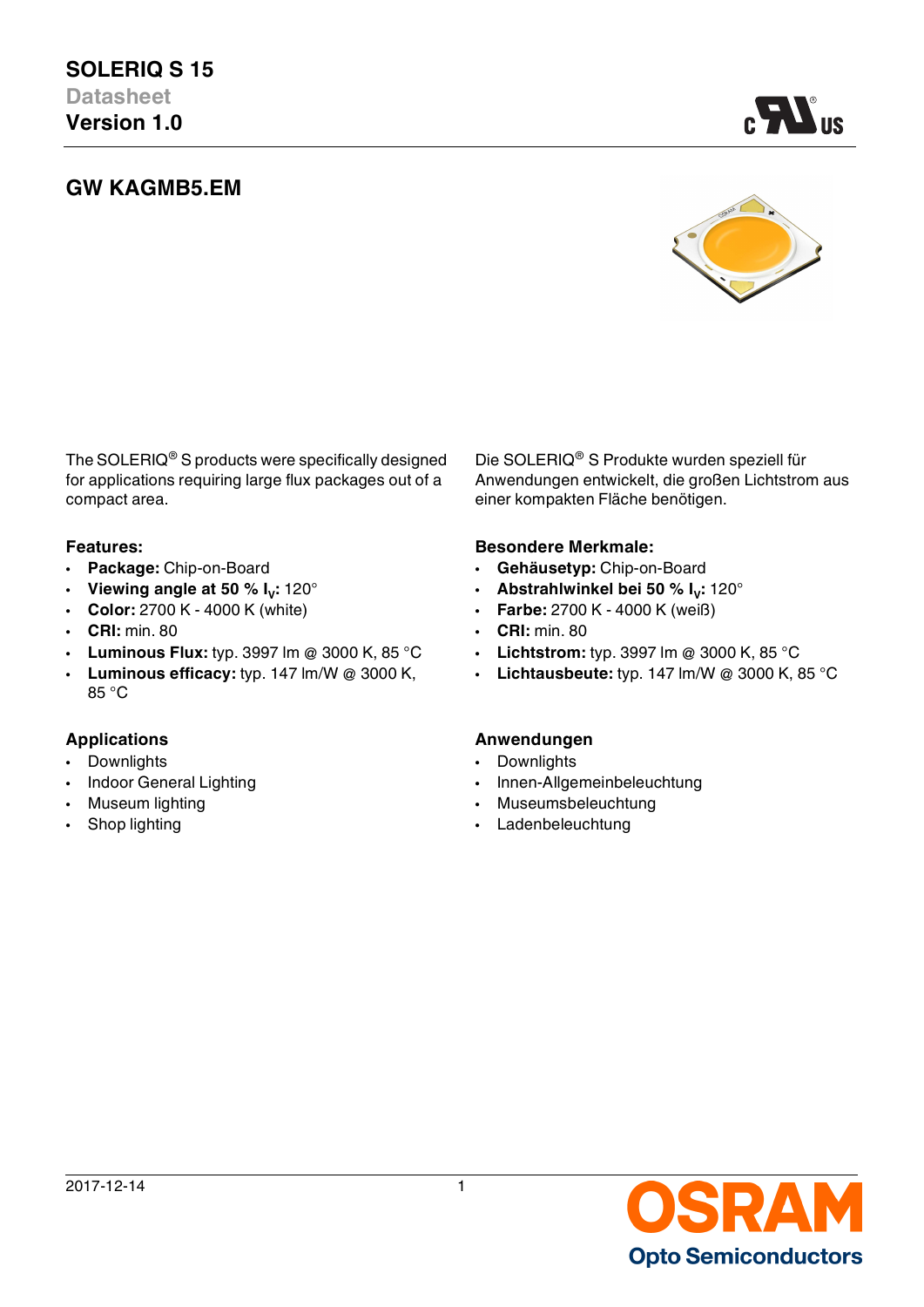#### **Ordering Information Bestellinformation**

| Type:                  | <b>Color</b><br><b>Temperature</b> | <b>Luminous Flux</b><br>1) page $17$ | <b>Ordering Code</b> |
|------------------------|------------------------------------|--------------------------------------|----------------------|
| Typ:                   | <b>Farbtemperatur</b>              | Lichtstrom<br>1) Seite 17            | <b>Bestellnummer</b> |
|                        |                                    | $I_F = 800$ mA, $T_J =$<br>85 °C     |                      |
|                        | [K]                                | $\Phi_{V}$ [lm]                      |                      |
| GW KAGMB5.EM-TRTS-27S3 | 2700                               | 3300  3900                           | Q65112A5244          |
| GW KAGMB5.EM-TSTT-30S3 | 3000                               | 3590  4190                           | Q65112A5245          |
| GW KAGMB5.EM-TSTT-40S3 | 4000                               | 3590  4190                           | Q65112A5243          |

*Note: The above Type Numbers represent the order groups which include only a few brightness groups (see page [5](#page-4-0)). Only one group will be shipped on each packing unit (there will be no mixing of two groups on each packing unit). E. g. GW KAGMB5.EM-TSTT-30S3 means that only one group TS, TT will be shippable for any packing unit.*

*In a similar manner for colors where color chromaticity coordinate groups are measured and binned, single groups will be shipped on any one packing unit. GW KAGMB5.EM-TSTT-30S3 means that the device will be shipped within the specified limits.*

*Anm.: Die oben genannten Typbezeichnungen umfassen die bestellbaren Selektionen. Diese bestehen aus wenigen Helligkeitsgruppen (siehe Seite [5\)](#page-4-1). Es wird nur eine einzige Helligkeitsgruppe pro Verpackungseinheit geliefert. Z. B. GW KAGMB5.EM-TSTT-30S3 bedeutet, dass in einer Verpackungseinheit nur eine der Helligkeitsgruppen TS, TT enhalten ist.*

*Gleiches gilt für die Farben, bei denen Farbortgruppen gemessen und gruppiert werden. Pro Verpackungseinheit wird nur eine Farbortgruppe geliefert. Z.B. GW KAGMB5.EM-TSTT-30S3 bedeutet, dass in einer Verpackungseinheit nur eine der Farbortgruppen enthalten ist. GW KAGMB5.EM-TSTT-30S3 bedeutet, dass das Bauteil innerhalb der spezifizierten Grenzen geliefert wird.*

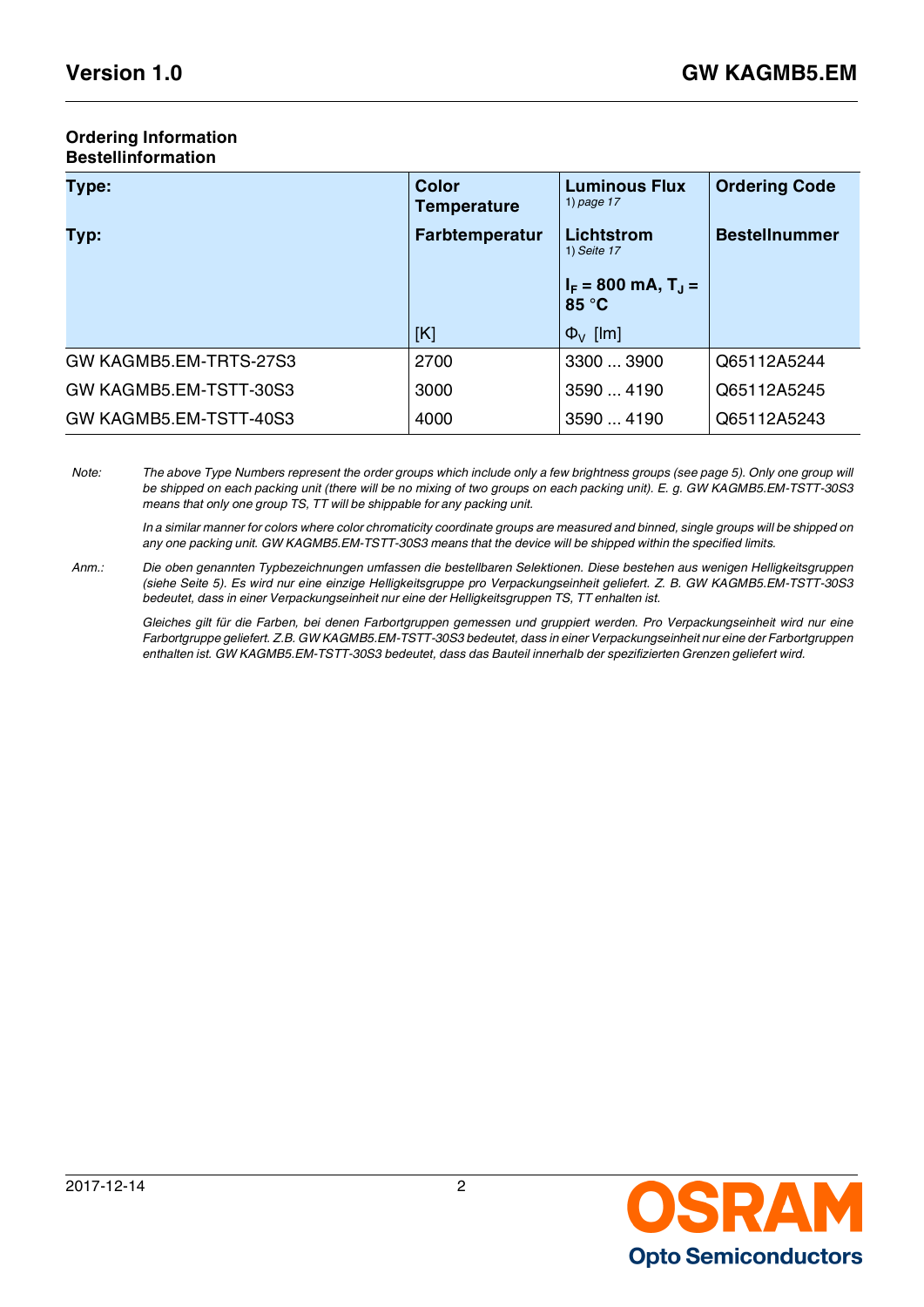## **Maximum Ratings**

## **Grenzwerte**

| <b>Parameter</b>                                                                                         | <b>Symbol</b>    | <b>Values</b> | <b>Unit</b>    |
|----------------------------------------------------------------------------------------------------------|------------------|---------------|----------------|
| <b>Bezeichnung</b>                                                                                       | <b>Symbol</b>    | Werte         | <b>Einheit</b> |
| Operating temperature range<br>Betriebstemperatur                                                        | $T_{op}$         | $-40105$      | $^{\circ}C$    |
| Storage temperature range<br>Lagertemperatur                                                             | $T_{\text{stg}}$ | $-40100$      | $^{\circ}C$    |
| Junction temperature<br>Sperrschichttemperatur                                                           | $T_i$            | 140           | $^{\circ}C$    |
| Forward current<br>Durchlassstrom<br>$(T_1 = 85 °C)$                                                     | ΙF               | 1752100       | mA             |
| Reverse current<br>Sperrstrom                                                                            | $I_R$            | 20            | mA             |
| <b>ESD withstand voltage</b><br><b>ESD Festigkeit</b><br>(acc. to ANSI/ESDA/JEDEC JS-001 - HBM, Class 2) | $V_{ESD}$        | 2             | kV             |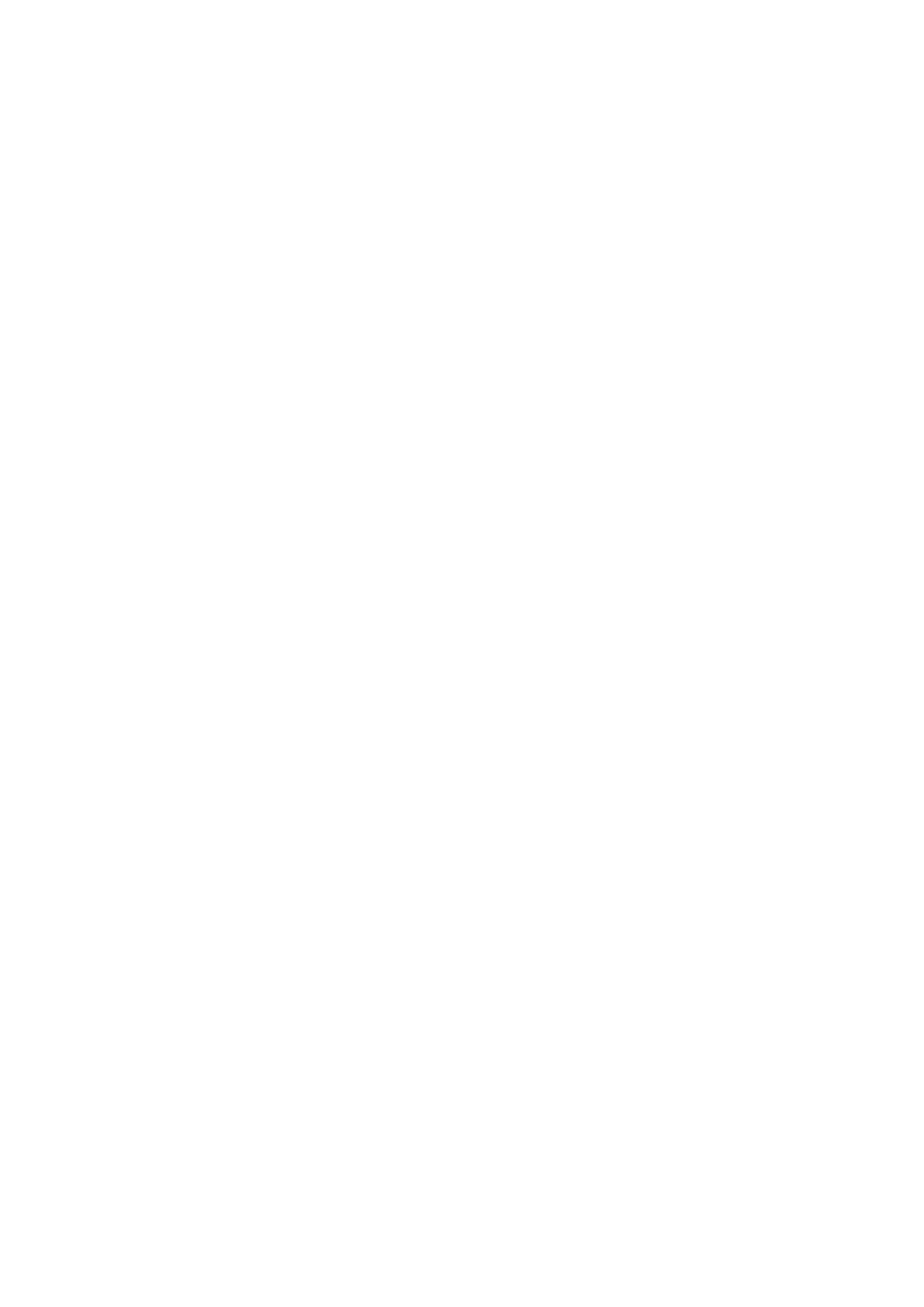## **Brightness Groups Helligkeitsgruppen**

<span id="page-4-1"></span><span id="page-4-0"></span>

| <b>Group</b> | Luminous Flux <sup>1) page 17</sup> | Luminous Flux <sup>1) page 17</sup> | <b>Luminous Intensity</b><br>5) page 17 |  |
|--------------|-------------------------------------|-------------------------------------|-----------------------------------------|--|
| Gruppe       | Lichtstrom <sup>1)</sup> Seite 17   | Lichtstrom <sup>1)</sup> Seite 17   | Lichtstärke 5) Seite 17                 |  |
|              | (min.) $\Phi_{V}$ [lm]              | (max.) $\Phi_{V}$ [lm]              | (typ.) $I_V$ [cd]                       |  |
| <b>TR</b>    | 3300                                | 3590                                | 1096.4                                  |  |
| <b>TS</b>    | 3590                                | 3900                                | 1191.9                                  |  |
| <b>TT</b>    | 3900                                | 4190                                | 1287.4                                  |  |

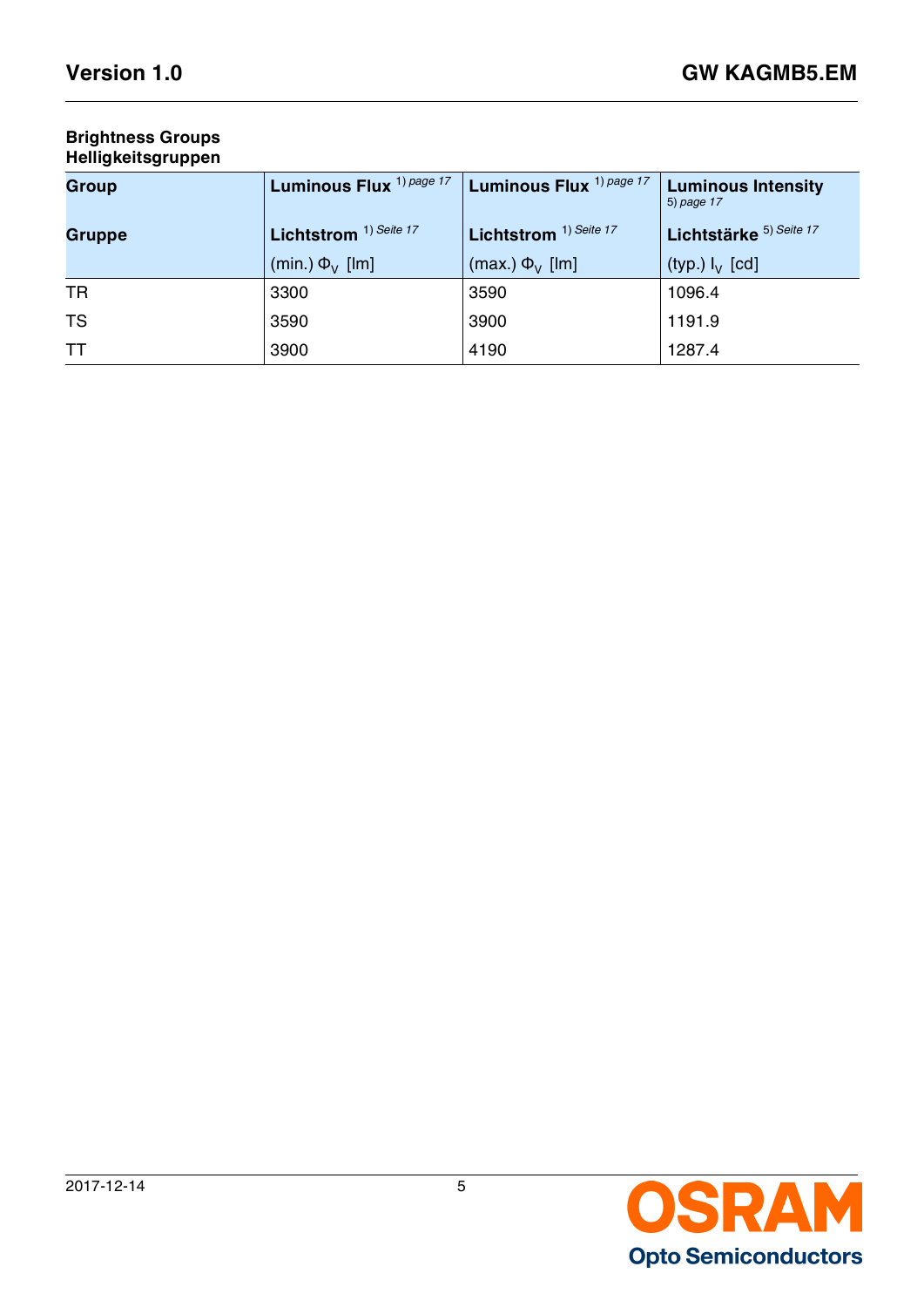

## **Chromaticity Coordinate Groups** 6) *[page 17](#page-16-4)* **Farbortgruppen** 6) *[Seite 17](#page-16-5)*

#### **Color Chromaticity Groups Farbortgruppen**  2) *Seite 17* 2) *page 17*

| Group | Cx     | Cy     | a      | $\mathbf b$ | $\Theta$ |
|-------|--------|--------|--------|-------------|----------|
|       |        |        |        |             |          |
| 65S3  | 0.3131 | 0.3281 | 0.0066 | 0.0027      | 58       |
| 57S3  | 0.3292 | 0.3412 | 0.0071 | 0.0031      | 59       |
| 50S3  | 0.3450 | 0.3547 | 0.0081 | 0.0035      | 60       |
| 40S3  | 0.3823 | 0.3790 | 0.0094 | 0.0040      | 53       |
| 35S3  | 0.4077 | 0.3908 | 0.0093 | 0.0041      | 53       |
| 30S3  | 0.4339 | 0.4020 | 0.0085 | 0.0041      | 53       |
| 27S3  | 0.4578 | 0.4092 | 0.0079 | 0.0041      | 54       |

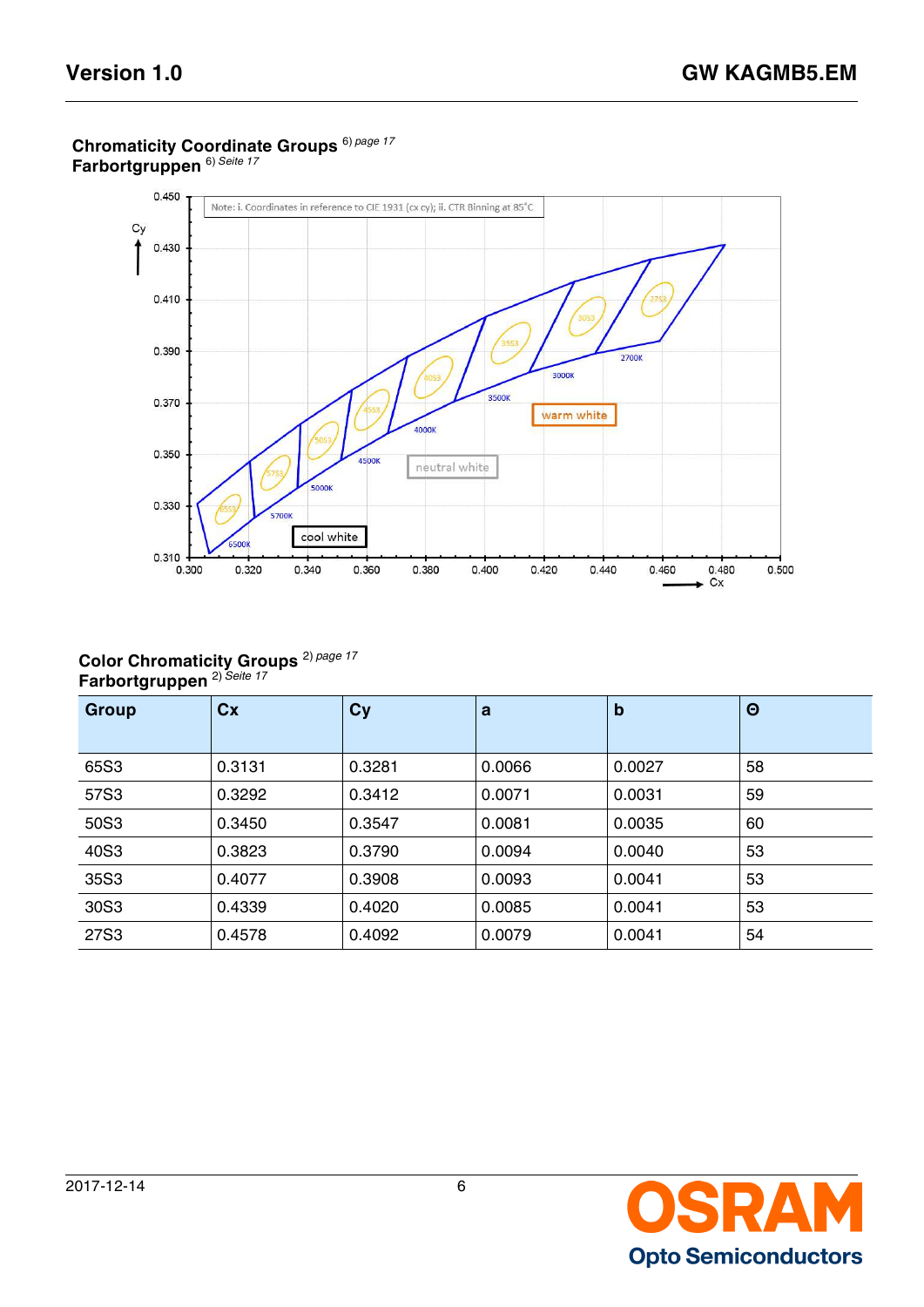## **Group Name on Label Gruppenbezeichnung auf Etikett** Example: TS-30S3 Beispiel: TS-30S3

| <b>Brightness</b> | <b>Chromaticity Coordinate</b> |
|-------------------|--------------------------------|
| <b>Helligkeit</b> | <b>Farbort</b>                 |
| TS                | 30S <sub>3</sub>               |

*Note: No packing unit / tape ever contains more than one group for each selection.*

*Anm.: In einer Verpackungseinheit / Gurt ist immer nur eine Gruppe für jede Selektion enthalten.*

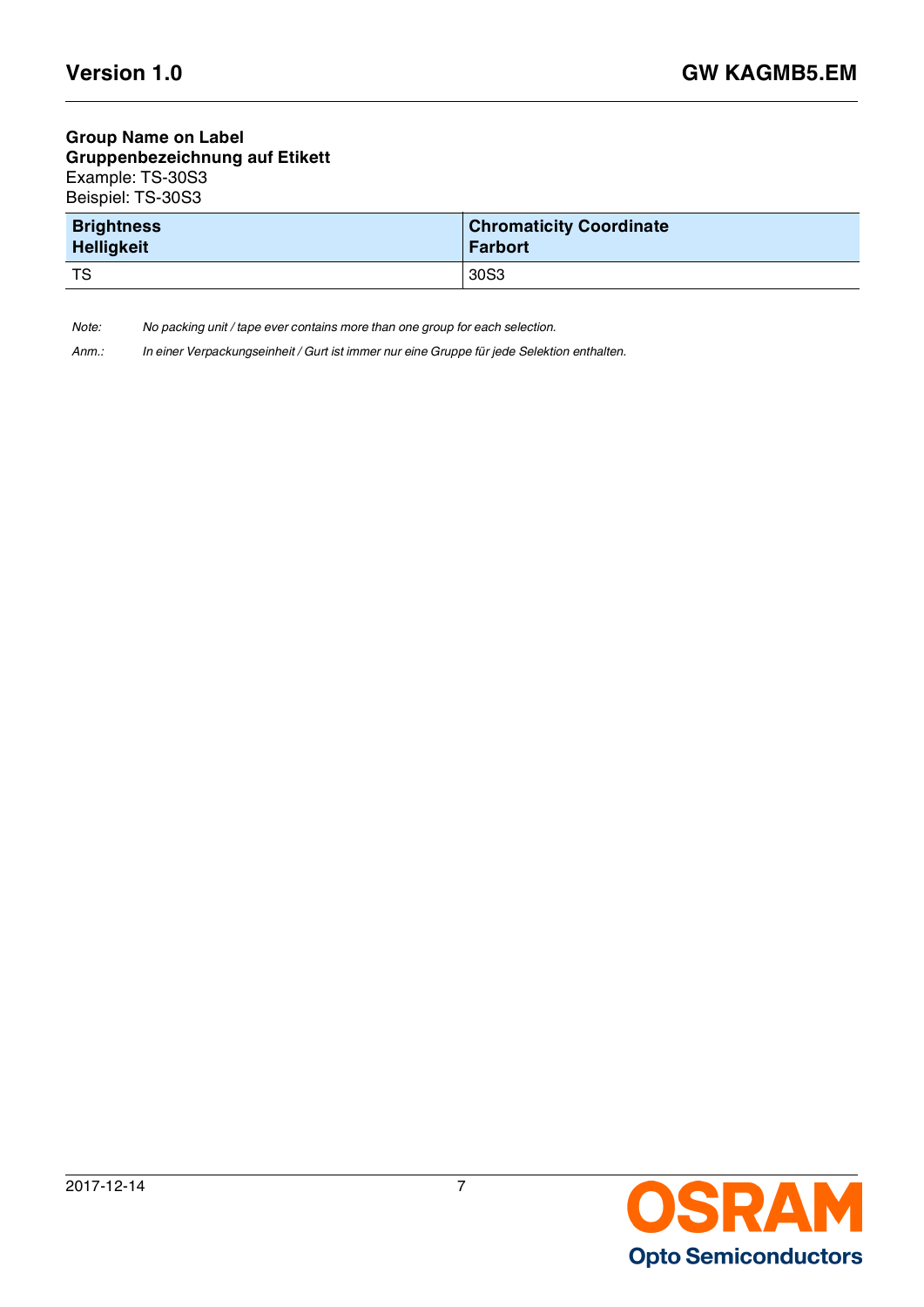







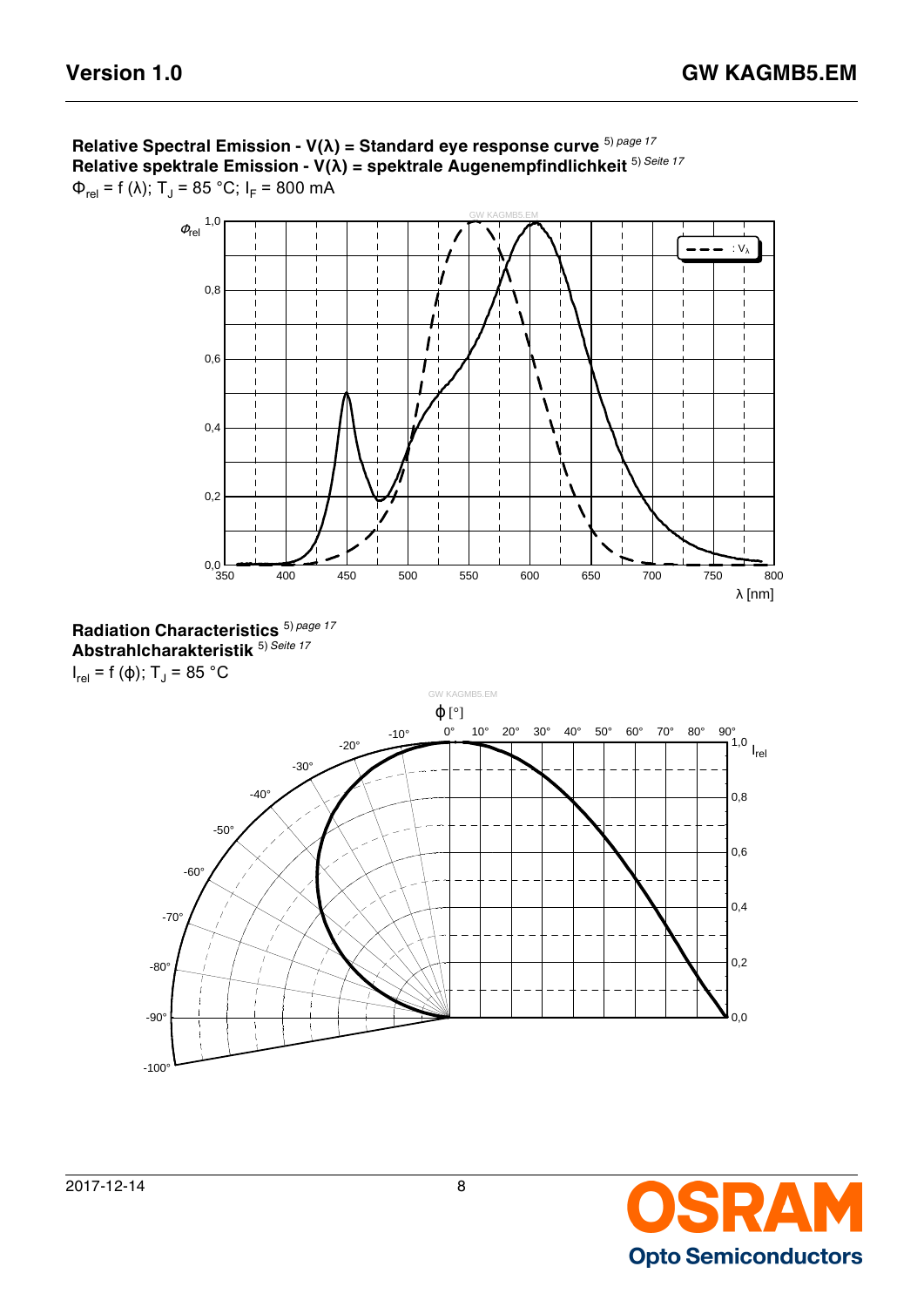**Forward Current** 5) *[page 17](#page-16-2)* , 7) *[page 17](#page-16-6)* **Durchlassstrom** 5) *[Seite 17](#page-16-3)* , 7) *[Seite 17](#page-16-7)*







**Relative Luminous Flux** 5) *[page 17](#page-16-2)* , 7) *[page 17](#page-16-6)* **Relativer Lichtstrom** 5) *[Seite 17](#page-16-3)* , 7) *[Seite 17](#page-16-7)*

 $Φ<sub>V</sub>/Φ<sub>V</sub>(800 mA) = f(I<sub>F</sub>); T<sub>J</sub> = 85 °C$ 



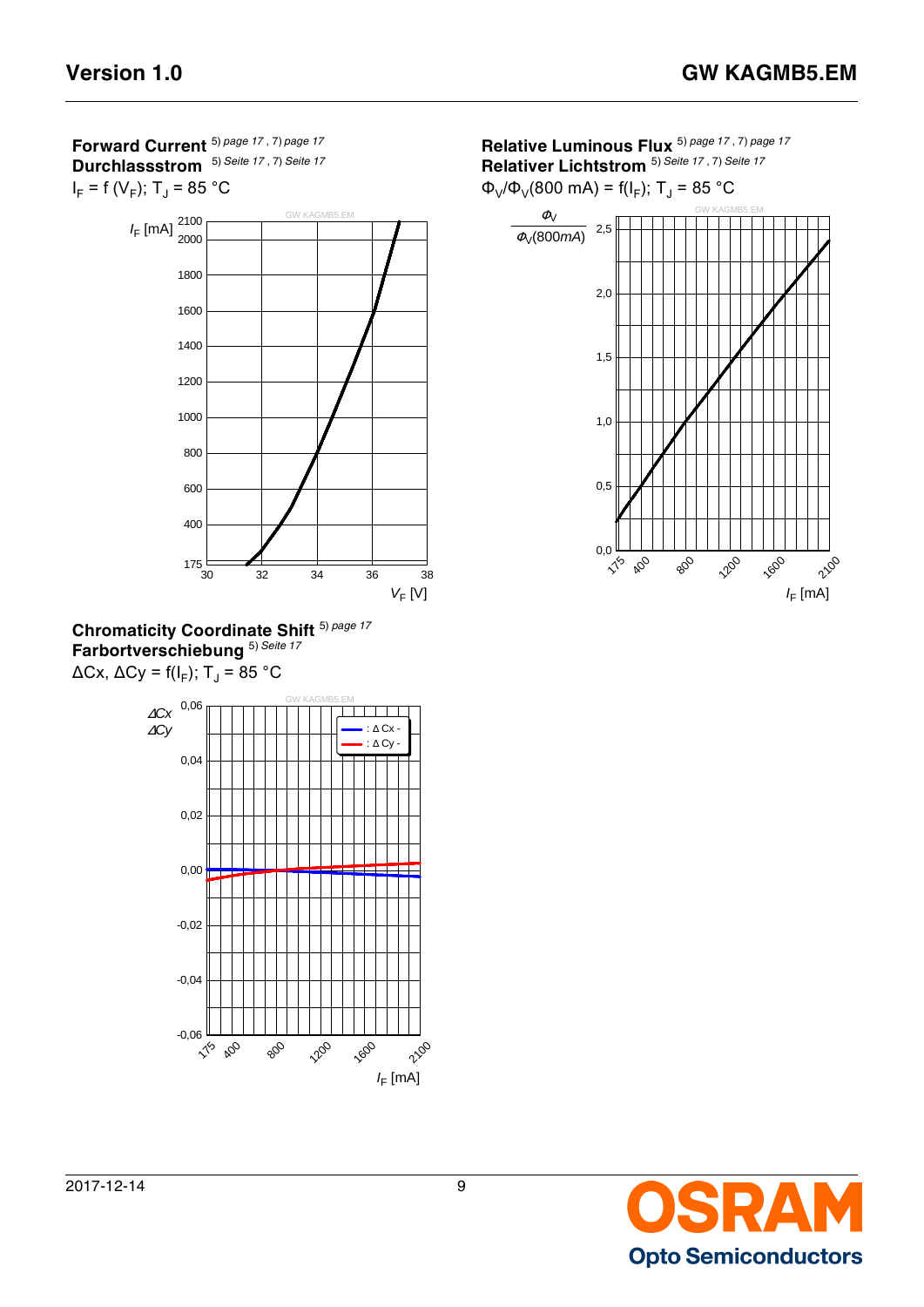





**Relative Luminous Flux** 5) *[page 17](#page-16-2)* **Relativer Lichtstrom** 5) *[Seite 17](#page-16-3)*

Φ<sub>V</sub>/Φ<sub>V</sub>(85 °C) = f(T<sub>j</sub>); I<sub>F</sub> = 800 mA



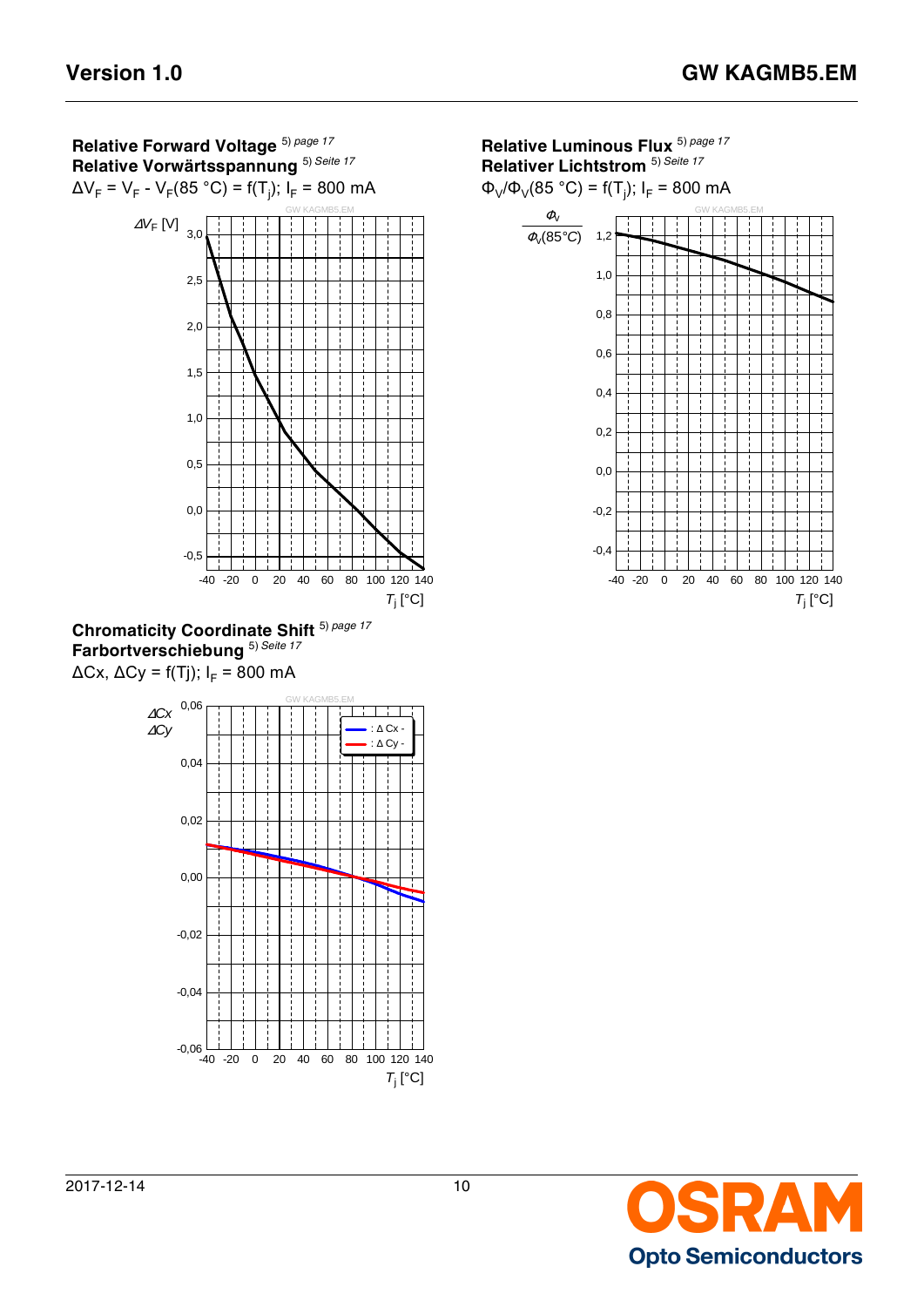## **Max. Permissible Forward Current Max. zulässiger Durchlassstrom**   $I_F$  = f (T) GW KAGMB5.EM



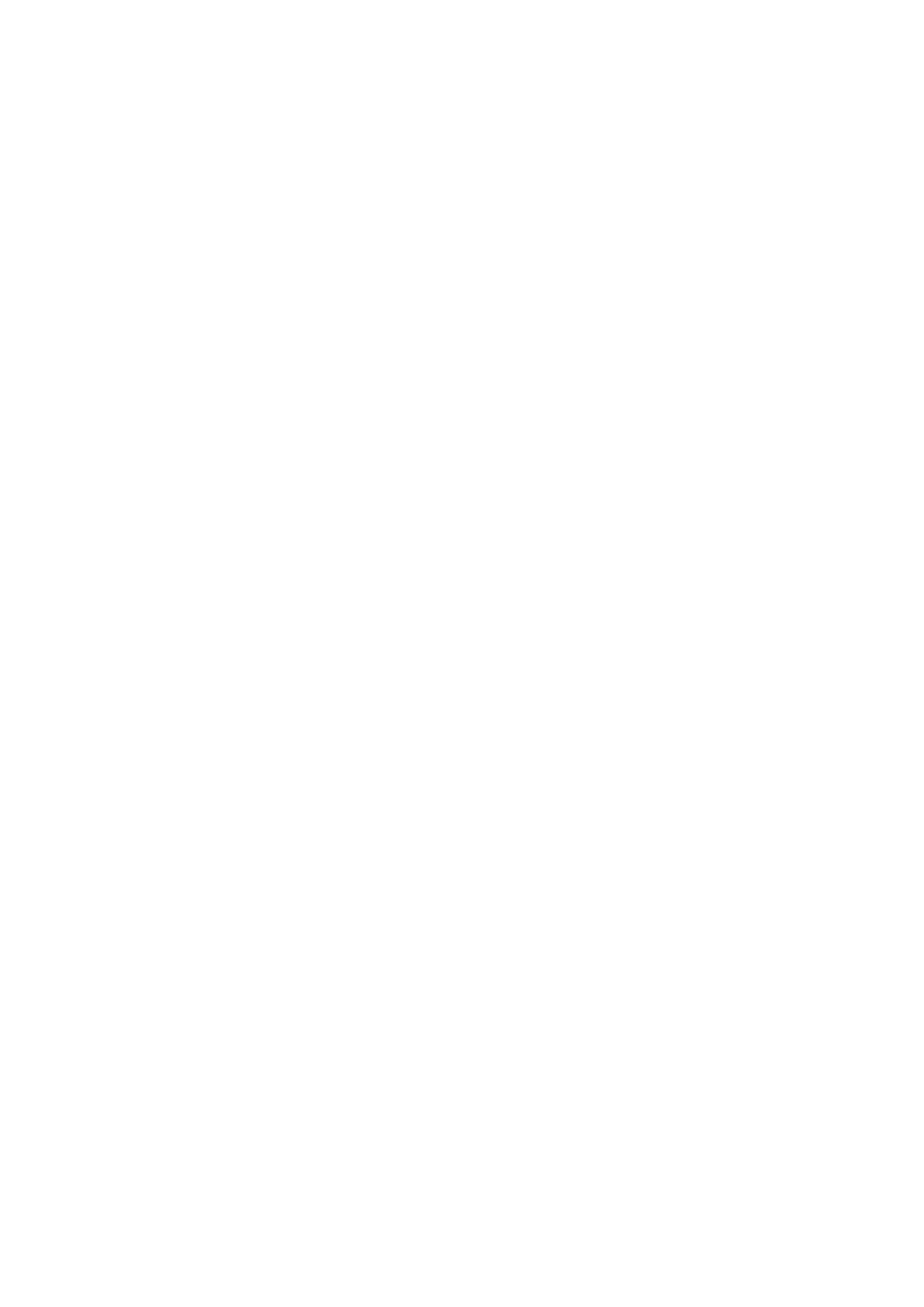## **Transportation Packing and Materials Kartonverpackung und Materialien**



## **Dimensions of transportation box in mm**

| <b>Width</b>  | Length      | <b>Height</b> |
|---------------|-------------|---------------|
| <b>Breite</b> | Länge       | Höhe          |
| $333 \pm 5$   | $218 \pm 5$ | $28 \pm 5$    |

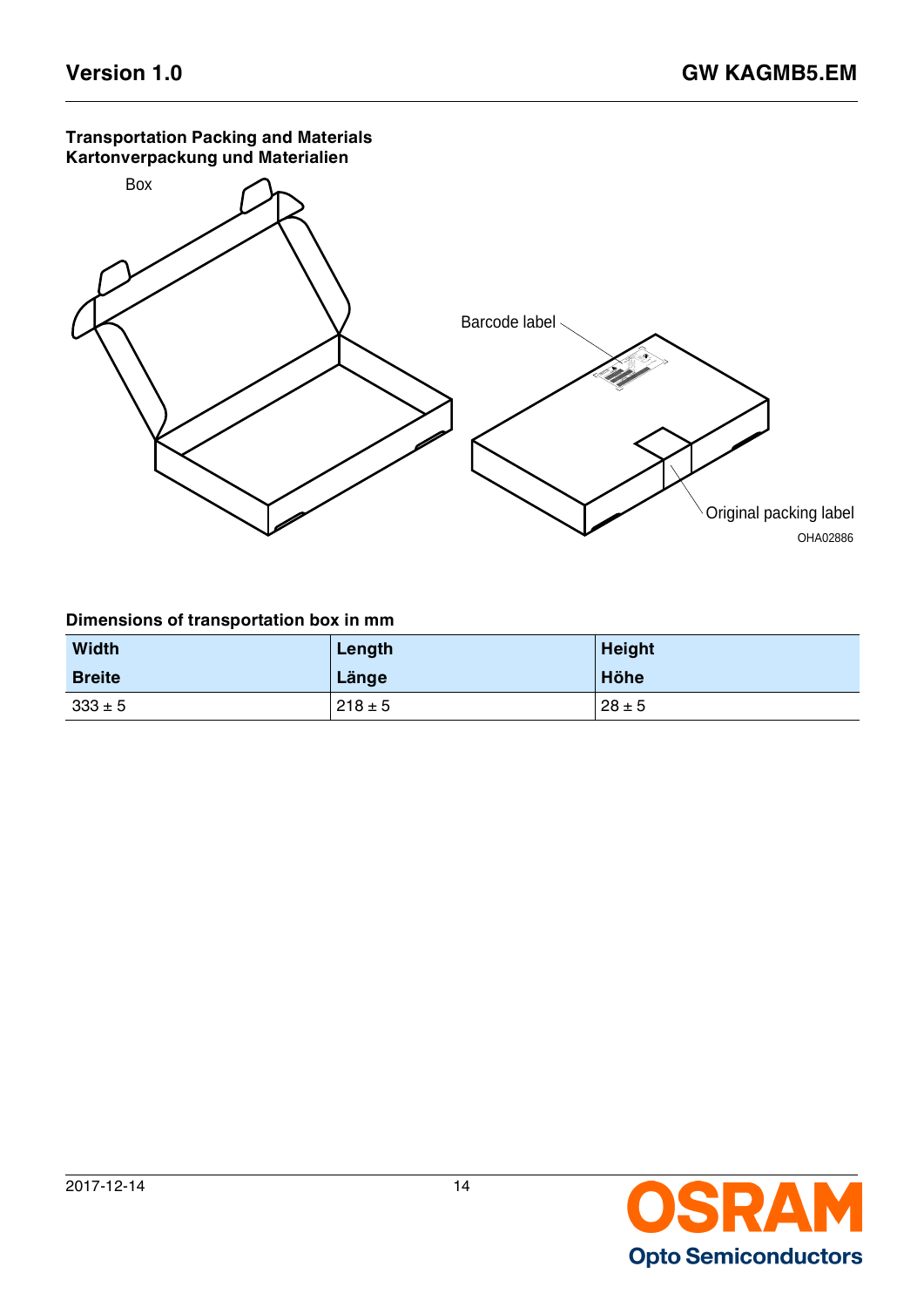The evaluation of eye safety occurs according to the standard IEC 62471:2008 ("photobiological safety of lamps and lamp systems"). Within the risk grouping system of this CIE standard, the LED specified in this data sheet fall into the class Moderate risk (exposure time 0.25 s). Under real circumstances (for exposure time, eye pupils, observation distance), it is assumed that no endangerment to the eye exists from these devices. As a matter of principle, however, it should be mentioned that intense light sources have a high secondary exposure potential due to their blinding effect. As is also true when viewing other bright light sources (e.g. spotlights), temporary reduction in visual acuity and afterimages can occur, leading to irritation, annoyance, visual impairment, and even accidents, depending on the situation.

This LED contains metal materials. Corroded metal may lead to a worsening of the optical performance of the LED and can in the worst case lead to a failure of the LED. Do not expose this LED to aggressive atmospheres. Note, that corrosive gases may as well be emitted from materials close to the LED in the final product.

This LED is designed for specific/recommended applications only. Please consult OSRAM Opto Semiconductors Sales Staff in advance for detailed information on other non-recommended applications (e.g. automotive)

### OR

Please visit **www.osram-os.com/appnotes.** Change management for this component is aligned with the requirements of the lighting market.

## **Notes Hinweise**

Die Bewertung der Augensicherheit erfolgt nach dem Standard IEC 62471:2008 ("photobiological safety of lamps and lamp systems"). Im Risikogruppensystem dieser CIE- Norm erfüllen die in diesem Datenblatt angegebenen LEDs folgende Gruppenanforderung - Moderate risk (Expositionsdauer 0,25 s). Unter realen Umständen (für Expositionsdauer, Augenpupille, Betrachtungsabstand) geht damit von diesen Bauelementen keinerlei Augengefährdung aus. Grundsätzlich sollte jedoch erwähnt werden, dass intensive Lichtquellen durch ihre Blendwirkung ein hohes sekundäres Gefahrenpotenzial besitzen. Nach einem Blick in eine helle Lichtquelle (z.B. Spotlights), kann ein temporär eingeschränktes Sehvermögen oder auch Nachbilder zu Irritationen, Belästigungen, Beeinträchtigungen oder sogar Unfällen führen.

Diese LED enthält teilweise metallische Bestandteile. Korrodiertes Metall kann zu einer Verschlechterung der optischen Eigenschaften und im schlimmsten Fall zum Ausfall der LED führen. Diese LED darf aggressiven Bedingungen nicht ausgesetzt werden. Es ist zu beachten, dass korrosive Gase auch von Materialien emittiert werden können, die sich im Endprodukt in unmittelbarer Umgebung der LED befinden.

Die LED ist ausschließlich für spezifisch empfohlene Anwendungen konzipiert. Bitte kontaktieren Sie das OSRAM Opto Semiconductors Vertriebspersonal für detailierte Informationen über nicht empfohlene Anwendungsbereiche (z.B. Automobilbereich). oder besuchen Sie

## **www.osram-os.com/appnotes**

Das Änderungsmanagement dieses Bauteils ist an den Anforderungen des Lichtmarktes ausgerichtet.